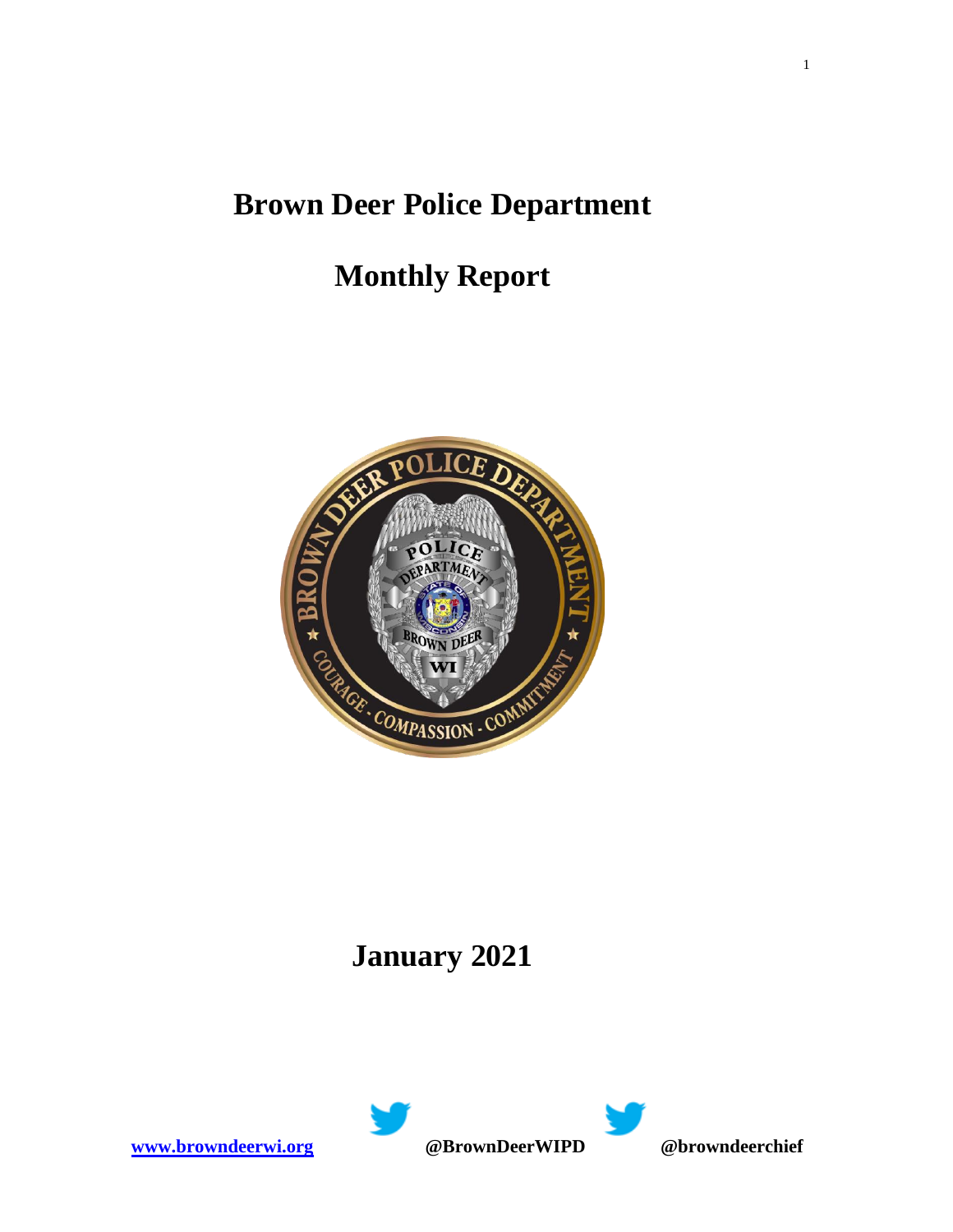### *Activity Report:*

During the month of January, the Brown Deer Police Department responded to 1607 calls for service, issued 310 traffic citations, 91 parking citations and made 123 non-traffic related arrests/citations. Overall activity level was lower when compared with the prior year.

### **Citations & Arrests**

Traffic: 310 Non-Traffic: **123**

| 92  | Weapon Related               | 10                                  |
|-----|------------------------------|-------------------------------------|
| 20  | Battery/Assault              | 5                                   |
| 119 | Burglary/Trespassing         | 0                                   |
| 5   | <b>Disorderly Conduct</b>    | 18                                  |
| 6   | <b>Obstructing/Resisting</b> |                                     |
| 35  | <b>Drug Related</b>          | 30                                  |
| 19  | Theft                        | 5                                   |
| 14  | <b>Retail Theft</b>          | 21                                  |
|     | Robberv                      | 0                                   |
|     |                              | 9                                   |
|     |                              | 8                                   |
|     | <b>All Others</b>            | 10                                  |
|     |                              | <b>Domestic Related</b><br>Warrants |

#### **Chief's Report**

Due to the COVID-19 pandemic the Department continues to operate under its pandemic operations policy. Restrictions are being eased and the Department has increased enforcement actions and is participating in traffic grants.

On January 4th, Rika Calvin was sworn in as a Desk Officer and began the Police Academy on January 12<sup>th</sup>. Upon her completion of the 720 hour academy she will be sworn in as a Patrol Officer.



⚫ Page 2 **www.browndeerwi.org**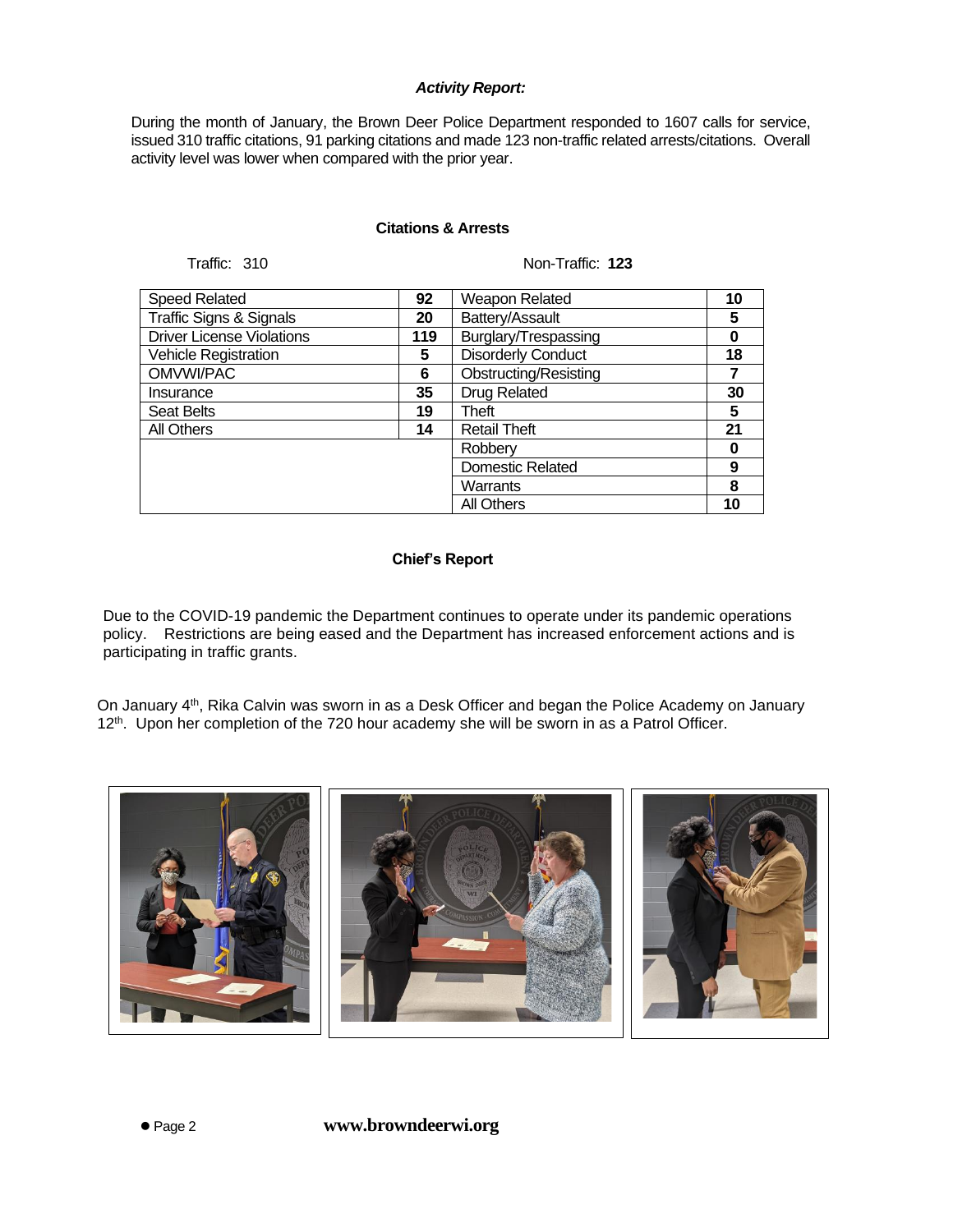**2020/2021 Year to Date Calls for Service**



**2020/2021 Year to Date Enforcement Action (arrests, citations & warnings)**

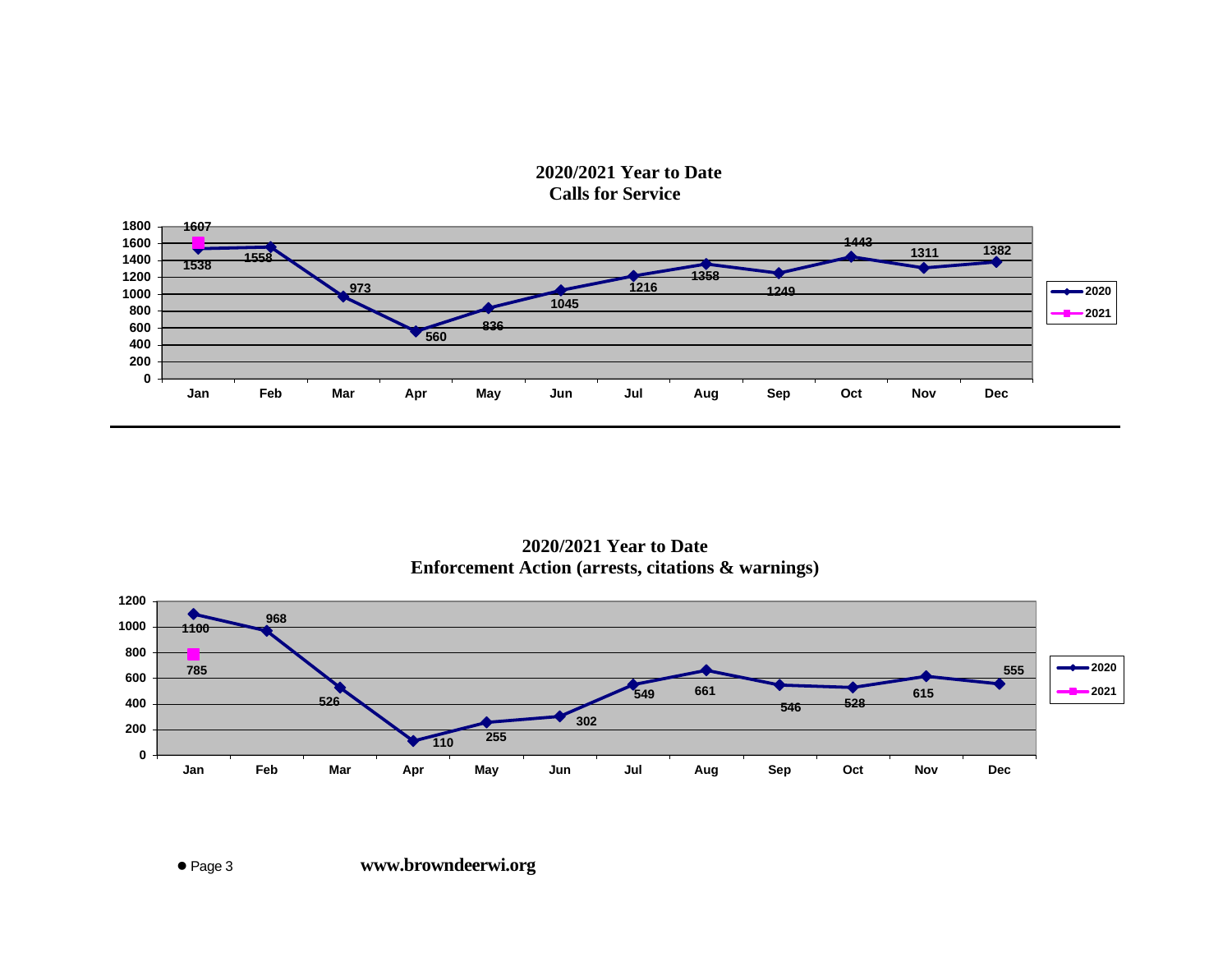**Reported Crime Comparison January 2020/2021**



**Reported Crime Comparison Year to Date**

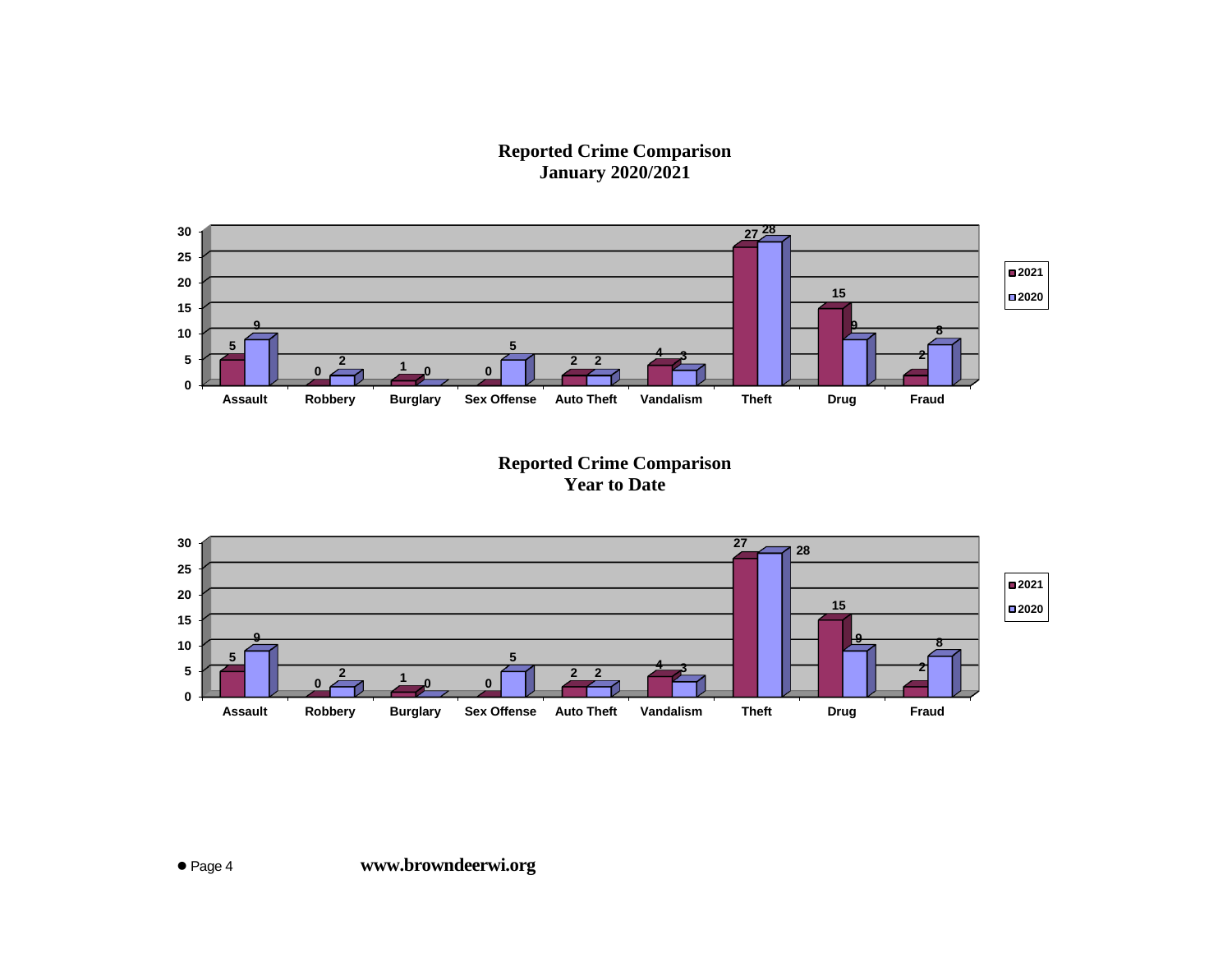

General Calls for Service – Complaints that typically do not require a police report and/or those that occur infrequently enough that they can't be assigned to one of the listed categories. Examples would be disabled vehicles, death investigations, etc.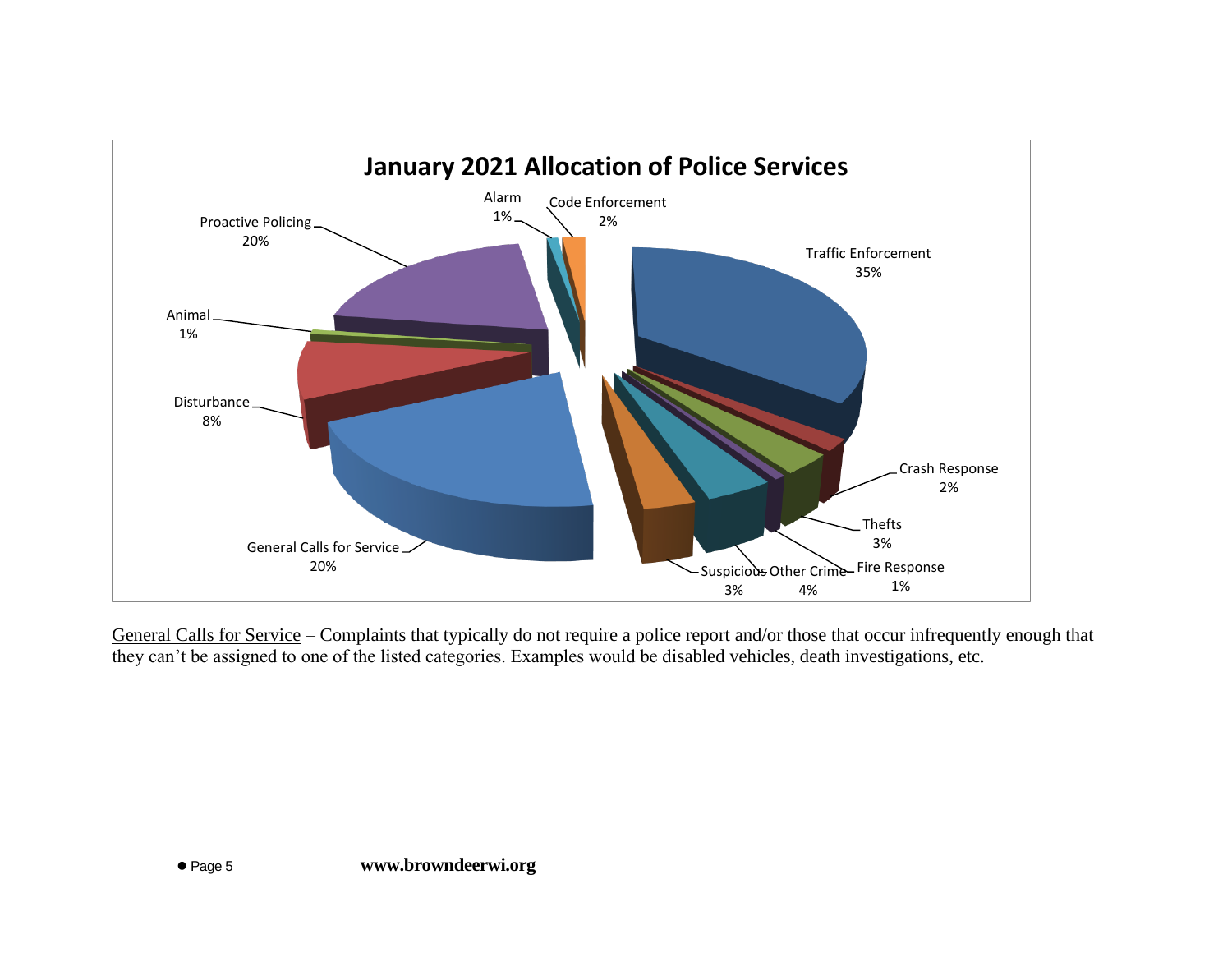

\* 70% of Bayside Reported Incidents are associated with the Communications Center



Part I offenses include: Homicide, assaults, burglary, robbery, theft and MV theft. Part II offenses include general order crimes such as disorderly conduct, frauds, vandalism, narcotic offenses.